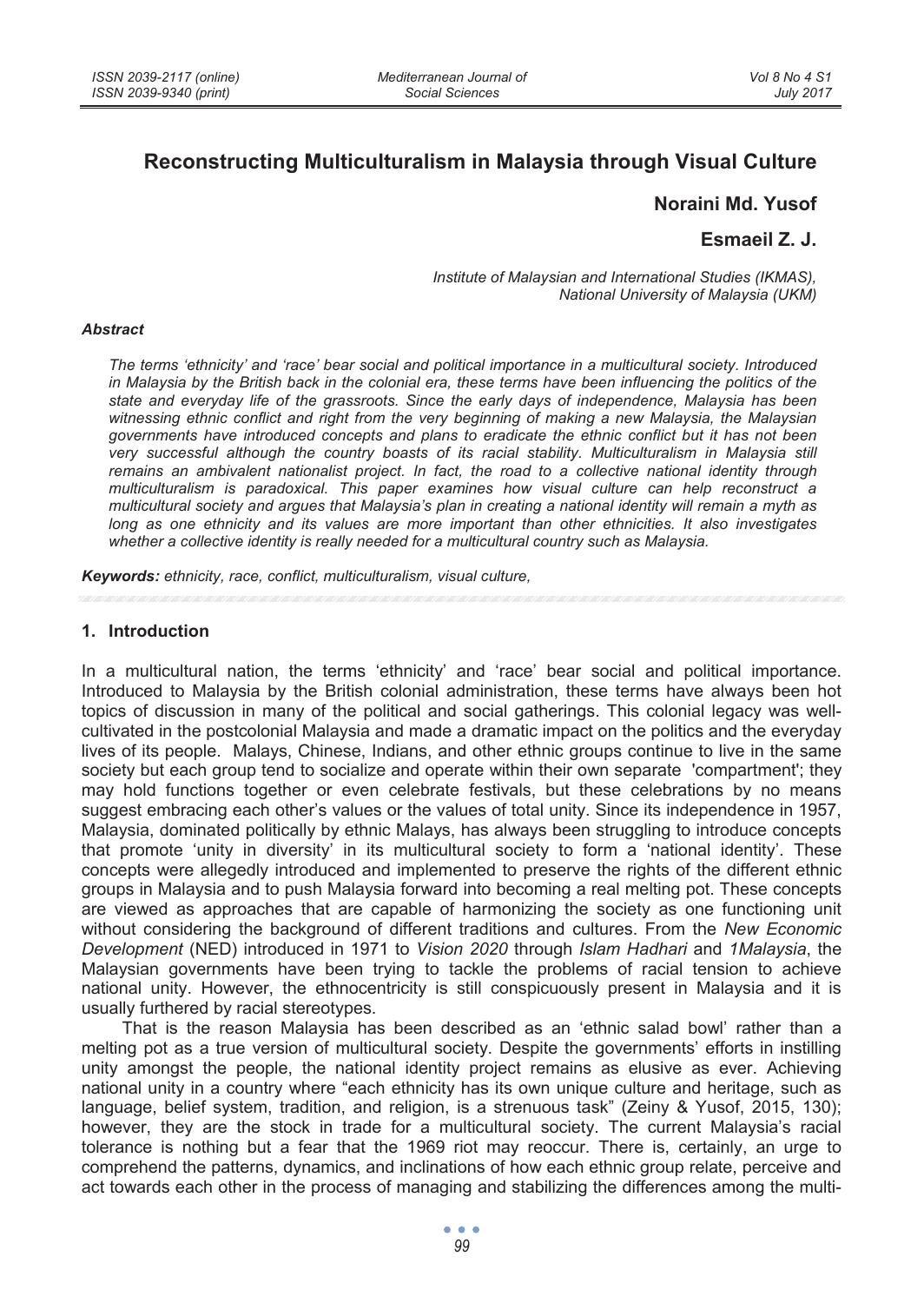ethnic groups (Salfarina, Mohd. Zaini, Azeem Fazwan, 2009). Moreover, a deeper sense of understanding, togetherness, and sharing of common values amongst the society's different ethnicities should be nurtured to achieve multiculturalism. To help the government create a multicultural society, visual media can come in handy to educate the ordinary people by promoting cross-cultural understanding, tolerance and acceptance of other ethnic groups, and their cultures and religions. The Malaysian governments have been using various types of visual media in promoting the standards of multiculturalism in the society. Currently, media organizations, in fact, play key roles in delivering and spreading the information about the policy of the government to the Malaysian society. This paper discusses the meaning of multiculturalism in the context of Malaysia and demonstrates how the visual culture can reconstruct multiculturalism in its true sense of the term.

# **2. Ethnic Conflict**

Throughout history, ethnic conflicts have long been part of national and international politics. From the ethnic war in Somalia, the Kurdish struggle for autonomy in Iraq and Turkey through the insurrection in Chechnya and the conflict in Rwanda to the racial conflicts in Southeast Asia, ethnic conflict can be seen and felt in galore. Before delving into the ethnic conflict in Malaysia, a definition of ethnic group should be in order. According to People & Bailey (2006, 355), "an ethnic group is a named social category of people based on perceptions of shared social experience or ancestry." Members of these ethnic groups view themselves as sharing and enjoying common cultural traditions and history that differentiate them from other ethnic groups. Thus, ethnicity is a term that denotes a sense of collective belongings based on common language, descent, history, culture, race, and religion or an amalgamation of these traits. The identity of each ethnic group possesses a powerful psychological or emotional element that categorizes the people into 'us' and 'them.' Derived and informed by the social and individual representations, people of these ethnic groups develop a preferred mode of interactions which has a dramatic impact on the formation of their behavior and the way they interpret their environment. This preferred mode of interaction and the way they interpret their environment may lead to ethnic conflict in an ethnic diversity environment such as Malaysia.

Ethnic conflict is defined as "any episode of sustained violent conflict in which national, ethnic, and religious or other communal minorities challenge governments to seek major changes in status" (Bates et. al. 2003). The authorities participated in the planning for making a postcolonial Malaysia were cognizant of the fact that they were inheriting a "volatile racial/cultural social structure that had been constructed and defined by the British" (Gudeman, 2002, 139). From the very beginning of the formation of the independent nation-state, Malaysia aimed for establishing a prosperous and successful multicultural society containing the three "traditionally isolated and mutually distrustful ethnic/cultural groups" (Gudeman, 2002, 139) namely the Malays, the Chinese, and the Indians. Malaysia boasts of its racial stability and highlights it as a success of the country. The evident diversity in the ethnic fabric of Malaysians is, oftentimes, acknowledged and celebrated, especially in its tourism industry with the slogan 'Malaysia, Truly Asia.' However, it has never been totally successful in achieving this goal; the nation's ethnic fragility and the growing polarization amongst the three major races still remain the main concerns for politicians and the people. These concerns are rampant everywhere in social, political and economic debates.

Indeed, ethnicity has been confirmed as the dividing line in Malaysia where members of ethnic groups identify themselves with their own culture, mother tongue and the locality. Thus, this strong link to one's own ethnic community does not allow for the emergence of national entities such as national identity, culture, politics and economy to suit each community's interests (Deutrsch, 1963, 11). This strong adherence to one's own ethnicity arises from the lack of knowledge about other ethnic groups beyond the prejudices and racial stereotypes present in each community. The British colonial policy of 'divide and rule' merely left a symbolically plural society in which there is no interaction among the various ethnic groups. Each of these ethnic groups would fight for their social rights to practice their tradition, cultures and rituals. One way to preserve the culture is through language and education. Therefore, almost all the Malay students prefer to study in Malay schools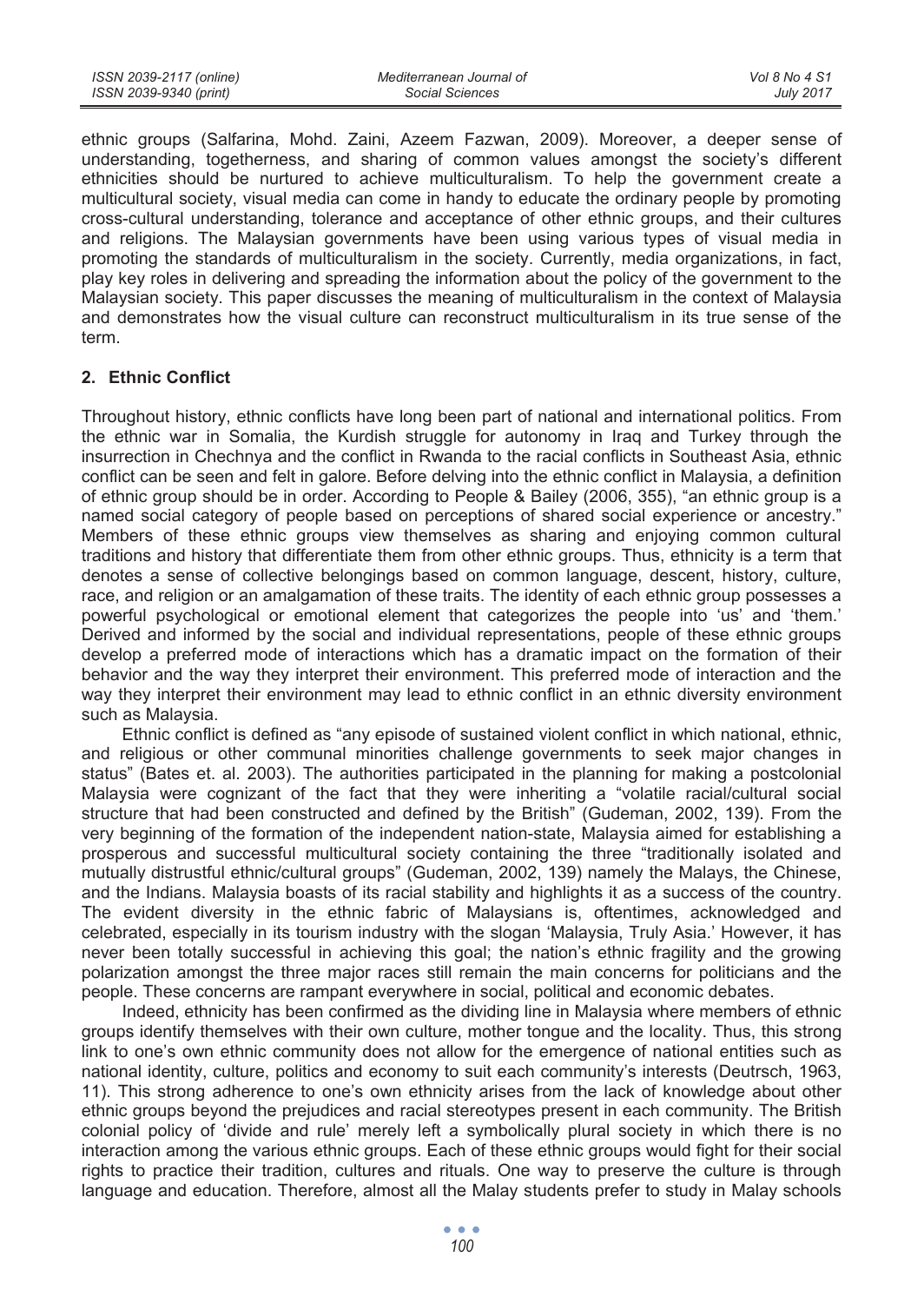| ISSN 2039-2117 (online) | Mediterranean Journal of | Vol 8 No 4 S1    |
|-------------------------|--------------------------|------------------|
| ISSN 2039-9340 (print)  | Social Sciences          | <b>July 2017</b> |

while the Chinese and Indians have a tendency to go for the vernacular school where their mother tongue is the medium of instruction. This system of education creates a feeling of biasedness and prejudice amongst the students towards various ethnic groups (Khalim & Norshidah, 2010). Hence, the prejudice is developed from the school days and will continue to grow.

To mingle the students, the Malaysian government introduced '*Vision School'*, in which the three types of Malay, Chinese, and Tamil schools clustered in a common area, providing an opportunity for interaction among the ethnic groups (Choong, 2008). The '*Vision School'* was not favored and raised so many eyebrows because the medium of instruction was Malay. Many Chinese and Indian associations strongly objected as they feared that the use of Malay language would threaten the progress of vernacular schools and would cause the mother tongue to disappear (Kua, 2007). The Malaysian governments have been seemingly concerned with the equal distribution of resources and opportunities for the Malays, Chinese and Indians. They are treated pluralistically as each of these ethnic groups is allowed to keep its cultural identity through the retaining of their ethnic languages, religions and traditions. However, what worries the Chinese and Indians is the privilege given to the Malay. To raise their social, economic and educational status in the hope of compensating the social inequalities culminated in the anti-Chinese race riots in 1969, the considerable and disproportionate resources have been directed towards Malays. The Malays control the political power as well. That is why many ethnic Chinese and Indians are unhappy with the privileges given to Malays in business, jobs and education. Thus the question that should be addressed here is given the ethnic conflict, will Malaysia be ever capable of achieving 'unity in diversity'?

#### **3. Multiculturalism in Malaysia**

The term 'multiculturalism' is an odd, pluralized and a vague word which carries different meanings in paradoxical nature (Bennett 1998). It is, argues Calhoun (1996, 1) an "argument for diversity often rooted in a claim of integral singularity." It explains the presence, approval, or promotion of several cultural traditions and rituals within a single territory, usually considered in terms of the culture associated with an ethnic group. It was first coined in 1965 by the Canadian Royal Commission as a proposal to resolve the ethnocentric nationalist and the exclusionist policies in Western liberal democracies, particularly in dealing with managing diversity and cultural differences (Loo, 2012). From then onwards, multiculturalism has become an ideology in politics that although cultures are distinct, they are of the equal status. As noted earlier, 'multiculturalism' means different things in different contexts. For example, in Canada and Australia, it is used exclusively to refer to immigrant groups. At the other end of the spectrum, in Latin America, by contrast, it refers to indigenous groups and not to immigrants. In some countries such as Malaysia, it is used as an umbrella term to cover all forms of ethno-cultural diversity. Multiculturalism can also refer to a statistical fact, a specific set of philosophical notions and ideas, or a particular orientation by government or institutions toward a diverse population (Bloemraad, 2011).

Considering these definitions, multiculturalism becomes a challenge for governments to synchronize the different cultures, ethnicities and their practices into a peaceful symbiosis within a political territory. A case in point is the Netherlands with decades of experiencing and leading the world in multiculturalism but has now left the policies of multiculturalism in favor of integration. Multiculturalism might not be always the solution as it usually separates people and keeps them in their own community which results in racial and religion conflict (Kamarudin, 2015). Now concerns over multiculturalism are part of the political mainstream in all Europe. In October 2010, Angela Merkel, the German Chancellor, announced that multicultural policies became a failure in Germany. In February 2011, Nicolas Sarkozy, the French President, had the same view on multiculturalism and called it a failure, and David Cameron, the British Prime Minister also accused his country's policy of multiculturalism for not being able to promote a sense of common identity and causing Muslim segregation and radicalization (Bloemraad, 2011). These governments claim that multiculturalism weakens the social cohesion and local cultural values and opine that integration is a better way than multiculturalism. For example, the Dutch government issued a new integration bill on June 16, 2015 that reads: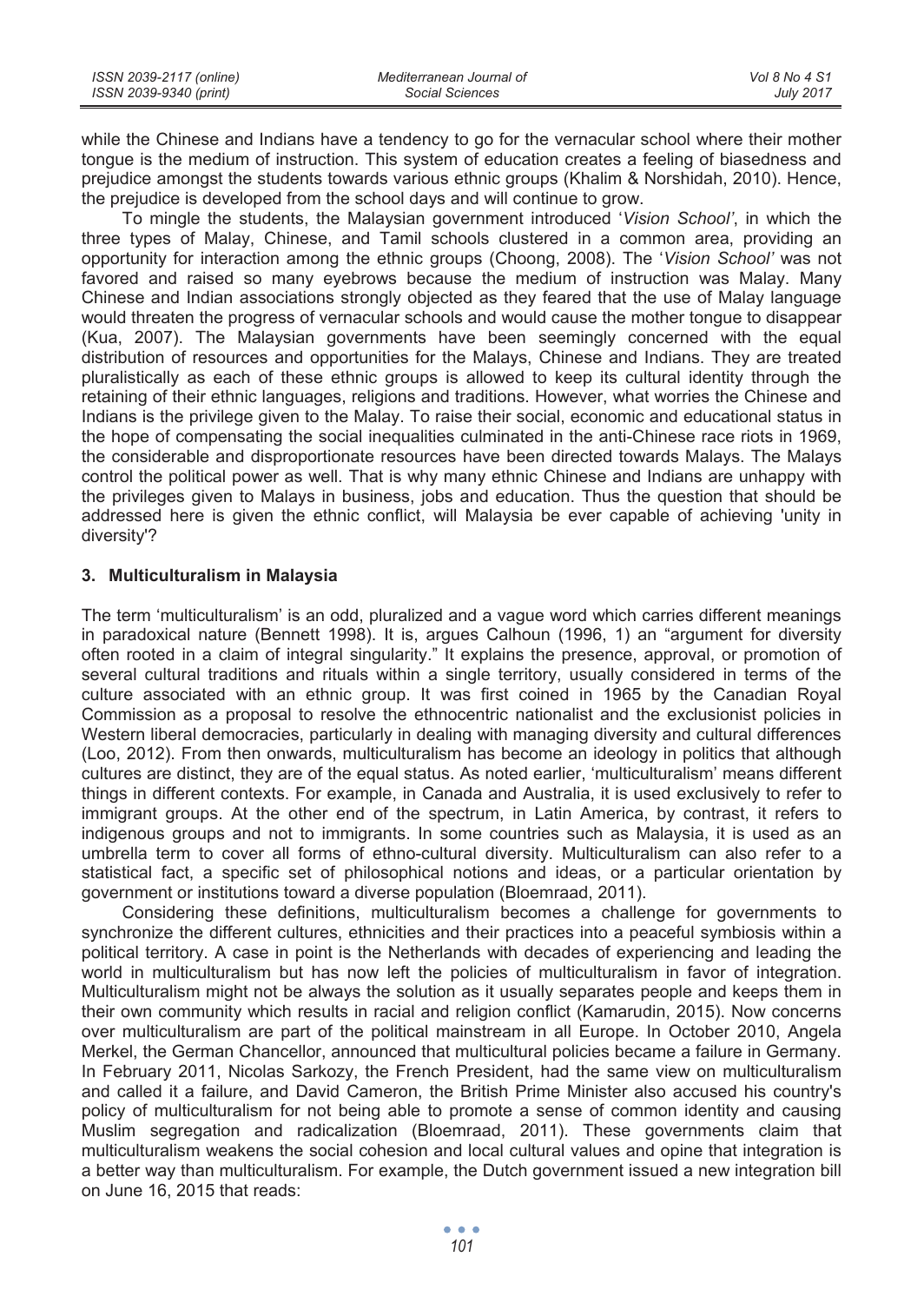*The government shares the social dissatisfaction over the multicultural society model and plans to shift priority to the values of the Dutch people. In the new integration system, the values of the Dutch society play a central role. With this change, the government steps away from the model of a multicultural society. (Cited in Kamarudin, 2015)* 

It seems Malaysia has fallen into the same trap of leaving multiculturalism for integration or 'unity in diversity.' It has been promoting itself as a multicultural society but the country has always been prioritizing Malays and Malay values. Malaysia has, in fact, undergone a long process of negotiation between the different ethnic groups represented by their own political parties. This prioritization began from the time when they picked up what the British have left: the 'Three Cultures' model which only recognized the three ethnicities of Malay, Chinese and Indians. Back in colonial time, each group was administered and treated differently by the British. People were interested in defining themselves as a member of the ethnicities to be recognized by the colonial authorities (Gudeman, 2002). In fact, the prioritization of Malay and Malay values was agreed upon by the elite representatives of the Malays, Chinese, and Indians when they gathered together to make a single multicultural society with a common identity. They have chosen Islam as the religion of the state, Malay was chosen as the national language and it was agreed that the Malay majority hold the political power. In return for "giving Malay language and culture priority in the new state, the Chinese and Indian peoples were granted full citizenship for the first time and guaranteed freedom of religion and the right to practice their culture" (Gudeman, 2002, 142). This sort of policies in a multicultural nation conjures up Phillips' idea of multiculturalism:

*Exaggerates the internal unity of cultures, solidifies differences that are currently more fluid, and makes people from other cultures seem more exotic and distinct than they really are. Multiculturalism then appears not as a cultural liberator but as a cultural straitjacket, forcing those described as members of a minority cultural group into a regime of authenticity, denying them the chance to cross cultural borders, borrow cultural influences, define and redefine themselves. (2007, 14)* 

Thus, the policies of multiculturalism began from the path of building a new nation after the political independence when they just wanted to create a cohesive nation-state through cultivating a single and homogeneous national culture. This is usually the case which happens following decolonization as talks about "multiculturalism and pluralism was often discouraged, as states attempted to consolidate themselves as unitary and homogenous nation-states" (Kymlicka, 2005, 1). Therefore, one of the immediate concerns Malaysia had after decolonization was how to modify a plural society into a unitary nation-state (Wang, 2001). Continuing to date, this Malaysia's brand of multiculturalism, which simply means management of diversity, is rather distressing. The chief objective of constructing a multicultural nation in Malaysia was to keep national integration in which all these different and distinct cultural communities could live in one society while maintaining their own original identities. However, there have been always barriers that stymie the achieving of this goal. Malaysian governments work hard to create one nation out of the three racial/cultural groups. Steps have been taken to eradicate the barriers amongst the ethnic groups in Malaysia. The *New Economy Policy* (NEP), *Vision 2020*, *Islam Hadhari,* and *1Malaysian* concept are all plans with the same objective of creating a single nation by encouraging unity in diversity.

Malaysia has been successful to some extent in achieving this goal by creating contact amongst members of different ethnic groups in the workplace, schools and neighborhoods which resulted in forming lasting bonds amongst the three ethnic groups. But despite this progress, Malaysia is still uncomfortable with multiculturalism. This discomfort with multiculturalism is apparent when the interpretations of multiculturalism do not fall beyond the conventional discourse of "unity in diversity." Part of this discomfort could be due to the fact that the core ethnic identities exist in the current Malaysia and its Constitution constructed by the British and the British-trained anthropologists is still in fashion. In the context of Malaysia, the colonial knowledge "not only elaborated and explained about but also sustained and justified the whole concept of plural society through the construction of essentialized ethnic categories…Nation-states… have become the natural embodiments of history, territory and society built entirely on colonial knowledge" (Shamsul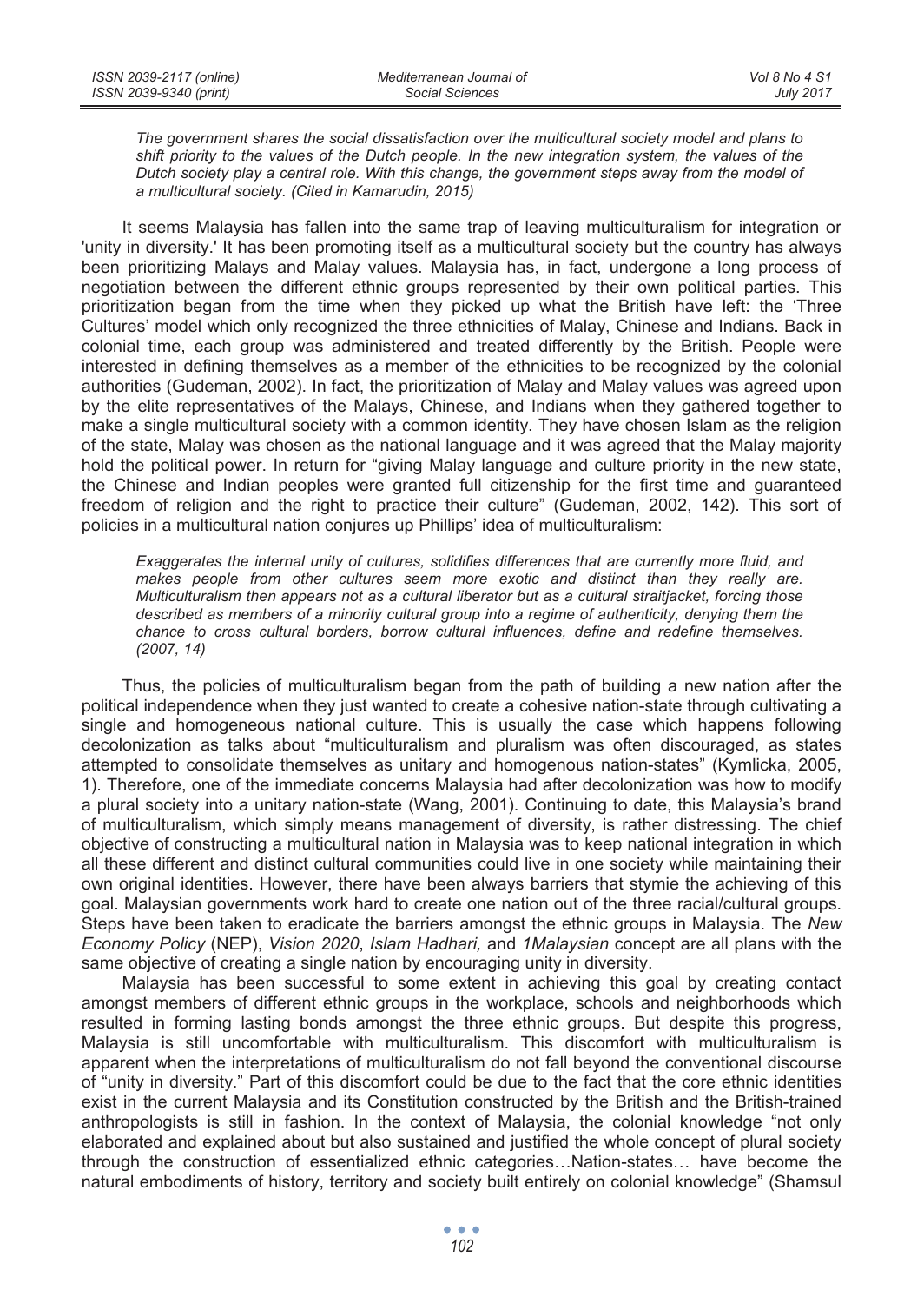| ISSN 2039-2117 (online) | Mediterranean Journal of | Vol 8 No 4 S1    |
|-------------------------|--------------------------|------------------|
| ISSN 2039-9340 (print)  | Social Sciences          | <b>July 2017</b> |

A.B. 1999, 152). He further explains that race and ethnicity in Malaysia should not only be examined from the viewpoints of 'authority-defined' social reality but also from the viewpoints of 'everyday-defined' social reality which is encoded in popular visual or verbal media (1999). In the light of this, next section is examining the visual culture in Malaysia and demonstrates how visual culture can help reconstruct a multicultural society.

### **4. Visual Culture in Malaysia**

The proof of cultural existence lies in everyday practices of peoples from the four corners of the world. The language, religion, tradition, and local practices of rituals are just some aspects of culture which could be taught and learned. Individuals are not born with inherent and predestined cultures. They learn their culture through messages communicated to them (Samovar & Porter, 2001). Culture is a complex term and has been defined differently but all share the element of 'learned' in their definitions. Culture is not static as the nature of culture, argues Tomlinson (1999, 144), is "fluid, dynamic, protean, ever changing—and at no point in history [is] fixed, established [and] static." Thus, it can be argued that visual culture, as an offshoot of culture, possesses the potential to teach, solidify, and reconstruct certain cultural practices in a multicultural nation such as Malaysia. The Malaysian governments have apparently worked hard to promote ethnic harmony. The rhetoric of multicultural diversity is abundant in media promotion of Malaysia as a multicultural society.

Visual media in Malaysia can be a great help in constructing a multicultural society, something that Malaysia is in dire need for its multicultural nation. Identity is malleable and continuously contested and negotiated. This is even more so for societies in multi-ethnic/cultural countries emerging from colonial experiences. To construct national identity and to promote cross-cultural understanding in the multicultural Malaysia, various types of visual media have been recruited such as television programs, advertisements, and films. As a visual medium, television acts as a solid socialization agent that produces a vicarious social contact setting through which audiences construct their social reality and form their perspectives towards other social groups (Fujikoa, 1999). Television has been a state privilege in Malaysia since 1957 and has always been instrumental in fashioning and demonstrating public culture. In Malaysia, the authorities' perspective towards the role that television can play is that of a functioning tool for promoting national development, national harmony and national security (Annuar, 2002). The television airs programs in which the representatives of the three ethnic groups are shown smiling and singing together. During Muslim holidays, Chinese and Indian are shown as honoring the events and during Chinese and Indian holidays, Muslim Malay extends the same respect and cordiality but these are not very common practices in Television.

Even in efforts to promote 'unity in diversity' such as the above-mentioned example, the Malaysian television programs oftentimes represent the Malays as the superior race which results in creating sacred and non-sacred circuits of cultures (Khattab, 2006). This is because the state television tends to accentuate Malay values in a hegemonic and monolithic term. For instance, the television cartoon of Upin and Ipin which has been produced to educate the children on the ideal interaction amongst the three ethnic groups gained popularity for its moral contents and Islamic values. The notion of propagating national identity based on the superiority of the 'Malay race' perpetuates to surface media representations in the current Malaysian television. More often than not, the state television heedlessly and disrespectfully disavows the values of other ethnic groups while Islamic values and Malay supremacy are the backbone of television discourses and symbols (Khattab, 2015). Unfortunately, across all media including television, public and private, narrowcasting of content based on ethnic groups has become the norm developing an ethnically targeted television programming. Just akin to state policies such as the *New Economic Policy* and *Vision 2020*, the programs aired on Malaysian television also deepen group identity and privileges the Malays. The national broadcast industry of Malaysia is certainly a Malay business corporation which is built to celebrate Malay national values. Television programs, films, and advertisement are all visual medium that can assist the governments in trying to shift the mentality of Malaysians from tolerance of differences to acceptance. Multiculturalism fails if the general trend is tolerating each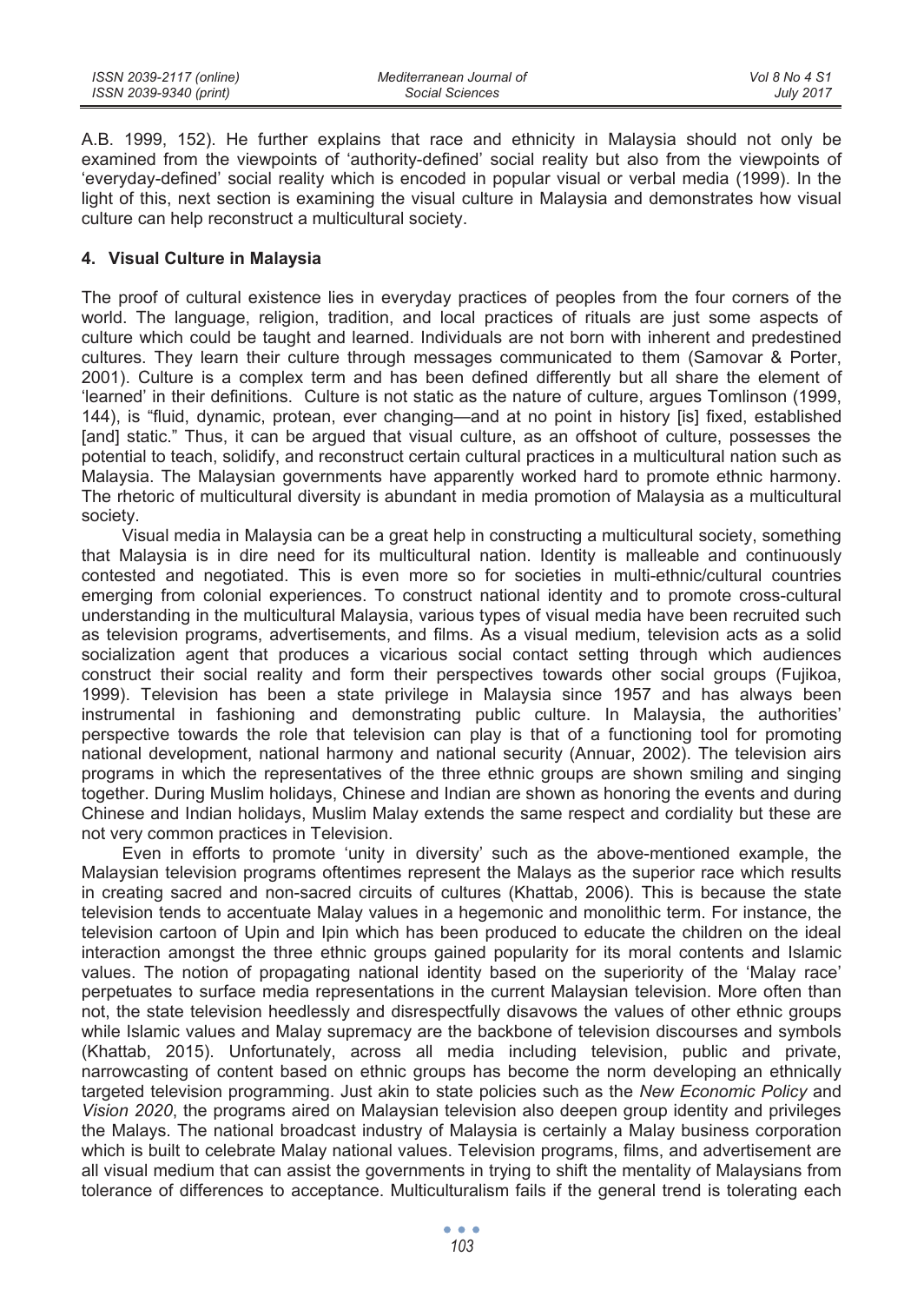| ISSN 2039-2117 (online) | Mediterranean Journal of | Vol 8 No 4 S1    |
|-------------------------|--------------------------|------------------|
| ISSN 2039-9340 (print)  | Social Sciences          | <b>July 2017</b> |

other because tolerance "bears an undertone that people are too much exposed to an agonizing or unpleasant condition due to their religious and ethnic differences" (Zeiny & Yusof 2015, 131). However, acceptance denotes that all the ethnic groups in Malaysia accept and understand the diversity of Malaysian multiracial nation; this could be an asset to a multicultural country.

What seems to be the main problem in constructing and reconstructing the Malaysian nationhood is "determining the right proportion of Islamic values, Malay traditional values, Chinese and Indian values for a perfect national blend to be circulated via national television" (Khattab, 2015, 140). The policies of the national broadcasting industry made the minorities remain as peripheralized national mediated symbol (Morley, 2004) until independent and fair-minded producers and filmmakers come aboard. One of these independent filmmakers who tried to explore the rising ethnic and cultural divides of the Malaysian nation with her films is Yasmin Ahmad. Ahmad understands well that film can be an important vehicle for bringing unity in diversity. She premiered her first feature film, Sepet in 2004 which has drawn significant attentions. It is a film about an interethnic romance between a Chinese boy and a Malay girl which raised so many eyebrows. The film was criticized on a televised panel as "the corruptors of pollutants of Malay culture" (Nizam Abdullah, 2006, 8). One of the panelists asked "how Orked, a Malay girl who has a firm religious education, could be involved with Jason, a Chinese pirated CD and VCD seller who could be regarded as an infidel" (Nizam Abdullah, 2006, 8). In the same panel, Ahmad was labeled as a "corruptor of culture."

This is the film that set an example of a multicultural society but it has been criticized because the Malay values are not highlighted in the film. Ahmad merely tries to deal with the issue of multiracial confrontations in a way that she sees as exemplary for Malaysia. Conforming the film to Malay Islamic values and standards would have restricted the vastness of her exploration. She avoids depicting the typical cliché of harmonious Malaysian nation, and adopted a different strategy by "challenging her audience to ignore the differences not only in race, but in religion, between her characters" (Al Almin, 2008, 2). This film and her other films are openly criticizing Malaysia's failure in creating a multicultural society where the three ethnic groups are equally treated. Her films and films of that ilk do have the power of constructing a multicultural society where all the ethnic groups enjoy the same status. Films play a significant role in creating a multicultural nation by displaying exemplary of solidarity and equality. For Malaysian films to be seen as a force in constructing the multicultural society, they should be first acceptable to all Malaysians as a reflection of themselves. Films like Yasmin Ahmad which explore different ethnicities as their main theme can be educative and informative so much so that the audience follow and adapt in their real life.

# **5. Conclusion**

Malaysia has always been promoting itself as a multicultural country, yet it is still uncomfortable with multiculturalism. That is why since its independence, Malaysia has introduced different plans and concept to promote national unity and 'unity in diversity'. Although racial stability remains a hallmark of Malaysia's success as a nation, the seemingly growing polarization among the three ethnic groups is a growing concern. Diversity, dialogue and peaceful co-existence are momentous themes in Malaysia, and national unity continues to be the overriding objective of the country. Ethnic conflict is inevitable in a country like Malaysia where there is a multi-ethnic, multi-lingual, multi-cultural and multi-religious composition of the population. However, in engineering change for Malaysia, visual culture has the power to shape and shift peoples' perception towards certain issues and in this case it can educate acceptance of each other's ethnicity and reconstruct a multicultural society. However, the current Malaysian television programs and films, in which the Malay supremacy and Malay values are always highlighted, do not seem to be a force in making multicultural society. Films like Yasmin Ahmad's are certainly conducive in reconstructing a multicultural society but there are just few of them which usually face strong criticism. If the current television programs and films mirror the Malaysian society, then it is apparent that the social face of Malaysia needs to be reconstructed. The plans to create a national identity for a multi-ethnic/culture Malaysia seems nothing more than a myth as long as the Malays are given the superiority. But for national unity to occur, integration is a sine qua non to create a collective identity which begs the